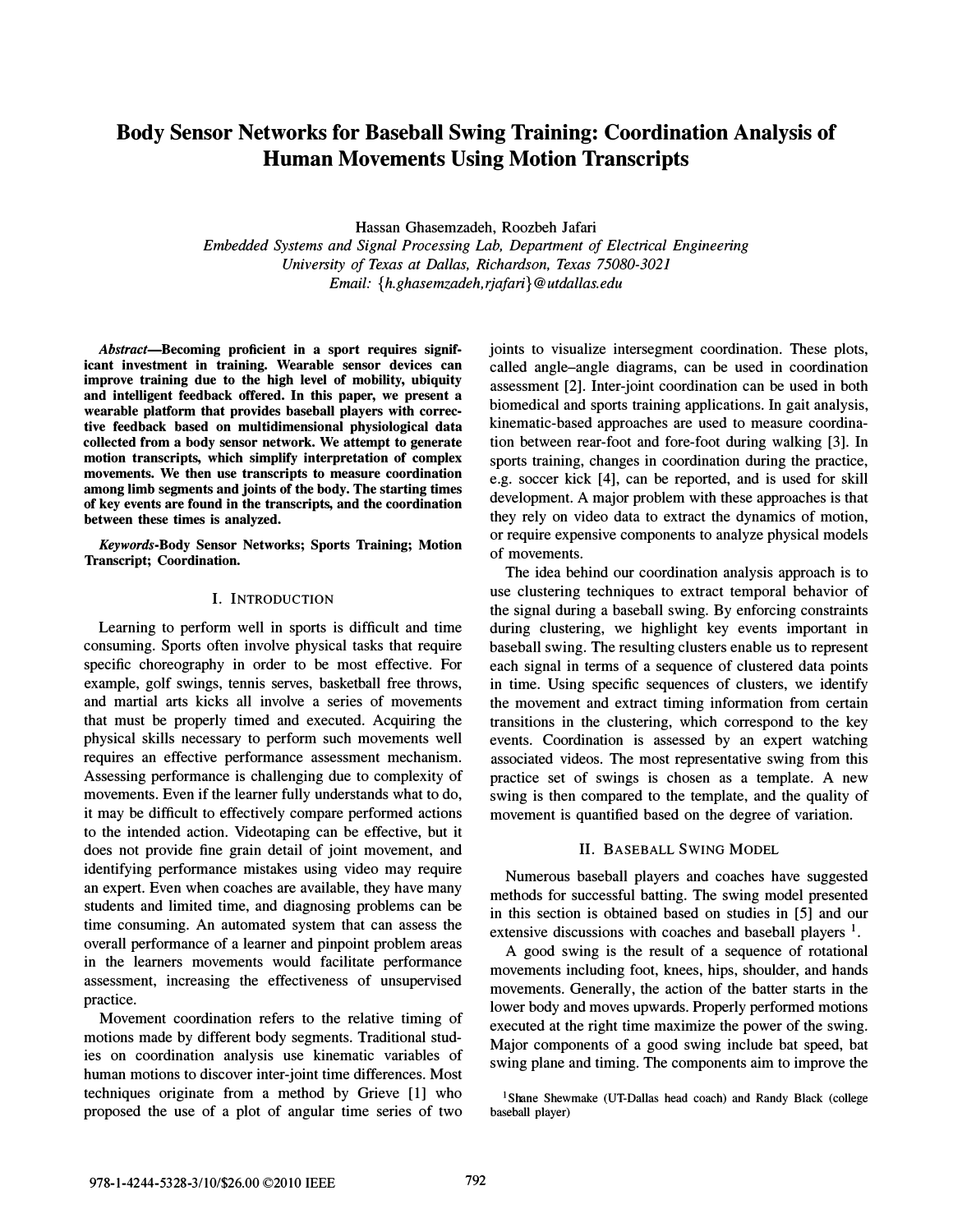

Figure 1. Sensor Node and Placement on Experimental Subject



Figure 2. Baseball swing evaluation model

chance that the bat connects with the ball, and increase the strength with which the bat hits. Common mistakes include late rotation of lower body, back shoulder dip, and drifting of the front foot. Late movement of the foot and hips impair the swing timing. Dropping the back shoulder affects the bat plane so as the bat does not pass through the strike zone horizontally, decreasing the chance of a successful hit. Drifting refers to improper weight transfer from the back foot to the front foot. One consequence is losing power in the hips, which decreases the bat speed at impact. Therefore, proper weight transfer necessitates coordination between different body segments during the swing.

Our model of the baseball swing emphasizes three major events: 1) Rotation of the lower body (feet, knees, hips) toward the pitcher, 2) rotation of the upper body into the swing, and 3) the swing of the arms and hands toward the pitcher. These key events should be executed in a specific and overlapping sequence. The coordination is extremely important as it ensures that the maximum power from arms, shoulders, and hips is delivered exactly as the bat crosses the plate [5]. Our measure of swing quality is based on this coordination.

The coordination,  $\tau_{ij}$ , between two body segments  $s_i$  and  $s_i$  is defined as the time difference between corresponding key events  $e_i$  and  $e_j$  [6].

$$
\tau_{ij} = t_{e_i} - t_{e_j} \tag{1}
$$

The three key events in our swing model are the starting hip rotation, shoulder rotation, and arm extension.

#### III. SYSTEM FOR SWING VALIDATION

## A. Sensing Platform

We use several wireless sensor nodes, collectively called a body sensor network (BSN), to monitor swing dynamics. The sensor nodes are commercially available TelosB motes from XBow®. We use a custom-designed sensor board, shown in Fig. l(a). Each sensor node includes a threeaxis accelerometer and one two-axis gyroscope. The motes sample their sensors at 50 Hz and use a TDMA scheme to communicate all data to an off-body base station. Three sensor nodes are placed on the subjects, as shown in Fig. l(b). The base station relays the information to a PC via USB. Two webcams are used to record video of all experimental trials, and MATLAB collects and synchronizes the sensor and video data.

## B. Signal Processing

The data collected from motion sensors is filtered using a five-point moving average filter to ehnance the Signal to Noise Ratio (SNR). Next, statistical features including mean, standard deviation, root mean square, and first and second derivatives are extracted from a small moving window centered about each point of the signal segment. The signal processing model shown in Fig. 2(a) is then used to provide feedback on coordination measure based on the definition in (1). Each sensor node independently extracts a sequence of symbols, known as a motion transcript, based on the features extracted from sampled data, and according to previously trained cluster parameters. Transcripts aim to highlight the key events using a semi-supervised clustering technique. Event times (e.g. start of hip rotation) are extracted from each transcript using simple string matching. These event times are sent from each node to a base station and compared to a template, which is the event times from a representative proper swing. Players are provided these deviations as feedback to determine swing quality.

The coordination analysis in Fig. 2(a) requires several inputs including a template transcript (i.e. representative proper swing) and clustering parameters. A set of practice swings and event timings for those swings are required to train the model. An expert uses timing criteria to select good swings from a set of practice swings, and then to specify key event times for those swings. This data is used to train the model as shown in Fig. 2(b). The cluster creation and template selection steps are explained below.

1) Motion Transcript Generation: The idea of motion transcripts is motivated by the hierarchical representation of human speech. Like words in spoken language that are divided into phonemes, human movements can be represented by coordinated sequences of simple motions and postures, referred to as primitives. Each body segment has its own sequence of motions that is coordinated with and affected by the motions on other limbs. For instance, in a baseball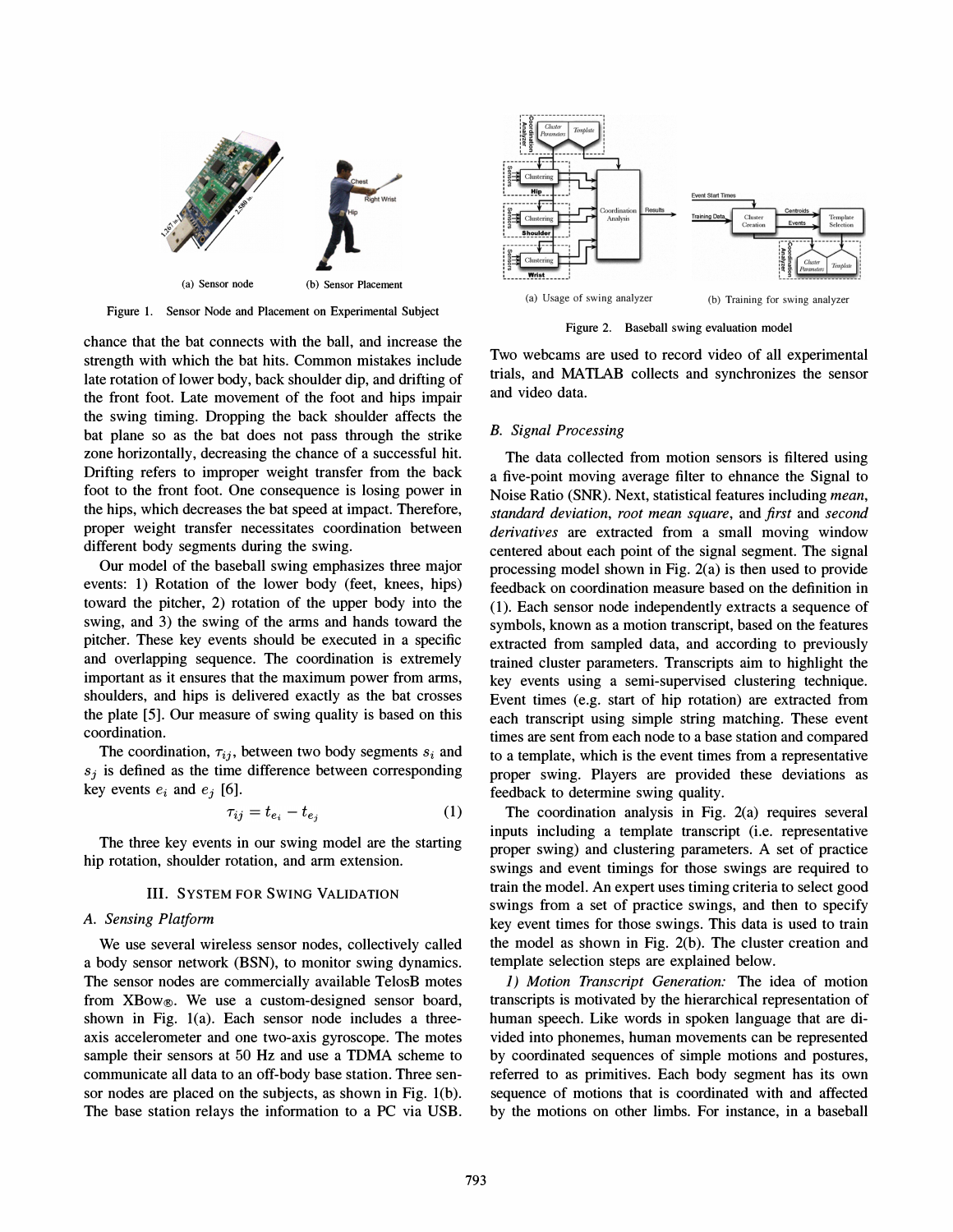swing, the wrist initially is held motionless next to the head, then swings down, and finally is pulled across the body.

Using motion transcripts, we divide sensor readings into overlapping frames. During training, an expert can use videos of the movements to label certain frames as events of interest (e.g. hip rotation). Other frames may remain unknown or are not of interest to designer; however, they may represent particular motions of individual limbs. Therefore, the process of transcript generation needs to be semisupervised. Our system uses a semi-supervised clustering [7] based on the well-known  $k$ -means clustering to generate transcripts.

The exact time of certain key events is known (i.e.  $t_{e_i}$ ), so the frames for a short period of time before the event are labeled  $\alpha_1$  and those right after the event are labeled  $\alpha_2$ . The labels  $\alpha_3 \ldots \alpha_k$  for the rest of the frames are unknown; therefore clustering is used to assign these labels. The time of a key event can be extracted from a transcript by locating the transition from  $\alpha_1$  to  $\alpha_2$ .

The clustering is based on the  $k$ -means technique to define primitives. Two important parameters when training the model are the number of clusters,  $k$ , and cluster centers. A number of different values of  $k$ , varying between 2 and 9, are tried, and the resulting models are evaluated using the Silhouette measure [8]. The clustering model that has the highest silhouette index is chosen. The second major parameter is the initial clustering. A common technique in the literature for choosing the proper cluster centers is to train the model with different initial centroids and calculate the sum of square error (SSE) for each. In each phase of the algorithm, we randomly assign distributed data points as initial centroids. The configuration that has minimum SSE value is chosen for clustering.

2) Template Selection: The goal of template selection is to pick a representative swing from the trials with proper sequence and timing of the key events. Coordination of a new swing will be measured against this template, and the degree of deviation is reported as the quality of the performed movement. The template,  $T$ , is selected from the set of "coordinated" training swings, C. The trial with the lowest summed deviation in coordination between itself and the other trials is selected, as shown in (2).

$$
T = \underset{T \in C}{\arg \min} \sum_{S \in C} \sum_{i,j} |\tau_{ij}^{(T)} - \tau_{ij}^{(S)}|
$$
 (2)

### IV. EXPERIMENTAL RESULTS

We conducted a set of experiments to determine coordination between the key events of hip rotation, shoulder rotation, and arm extension. Three male subjects with no previous swing training, aged 25-35, were asked to execute 20 baseball swings each with varying timing and sequences of the key events. The video data was used to manually identify timing of key events to train the system and validate



(a) A swing with proper sequence and timing of motions



(b) A bad swing with improper ordering of key events

Figure 3. Transcripts of sample good and bad swings



Figure 4. Coordination of good and bad swing trials

its performance. We used 50% of the trials with proper ordering of the events (22 trials out of a total 44 good swing trials) to train our system. The rest of the trials (other 22 proper trials as well as 16 improper trials) were used for validation. Transcripts of all swings were prepared using our previously described technique. Fig. 3 shows transcripts of sample swings in terms of sequence and timing of the events. Each unique motion primitive is assigned a different color for visualization. Each key event is identified by two symbols, illustrating a transition from one primitive to another. "Hip rotation" is detected when the pattern "AB" is observed on the transcript. Similarly, "shoulder rotation" and "arm extension" are detected by "XY" and "MN" respectively.

After training the coordination analysis system using the procedure shown in Fig. 2(b), the intersegment coordination was calculated using (1). By comparing this value with the one obtained for the template, we provide feedback to the user in terms of the amount of deviation from the "perfect" swing. The template matching can be done for every pair of key events. Fig. 4 shows the average amount of deviation in coordination from the template for the first 16 test trials for both groups of proper and improper swings. The values were averaged over all three pairs of events (hip vs. shoulder, hip